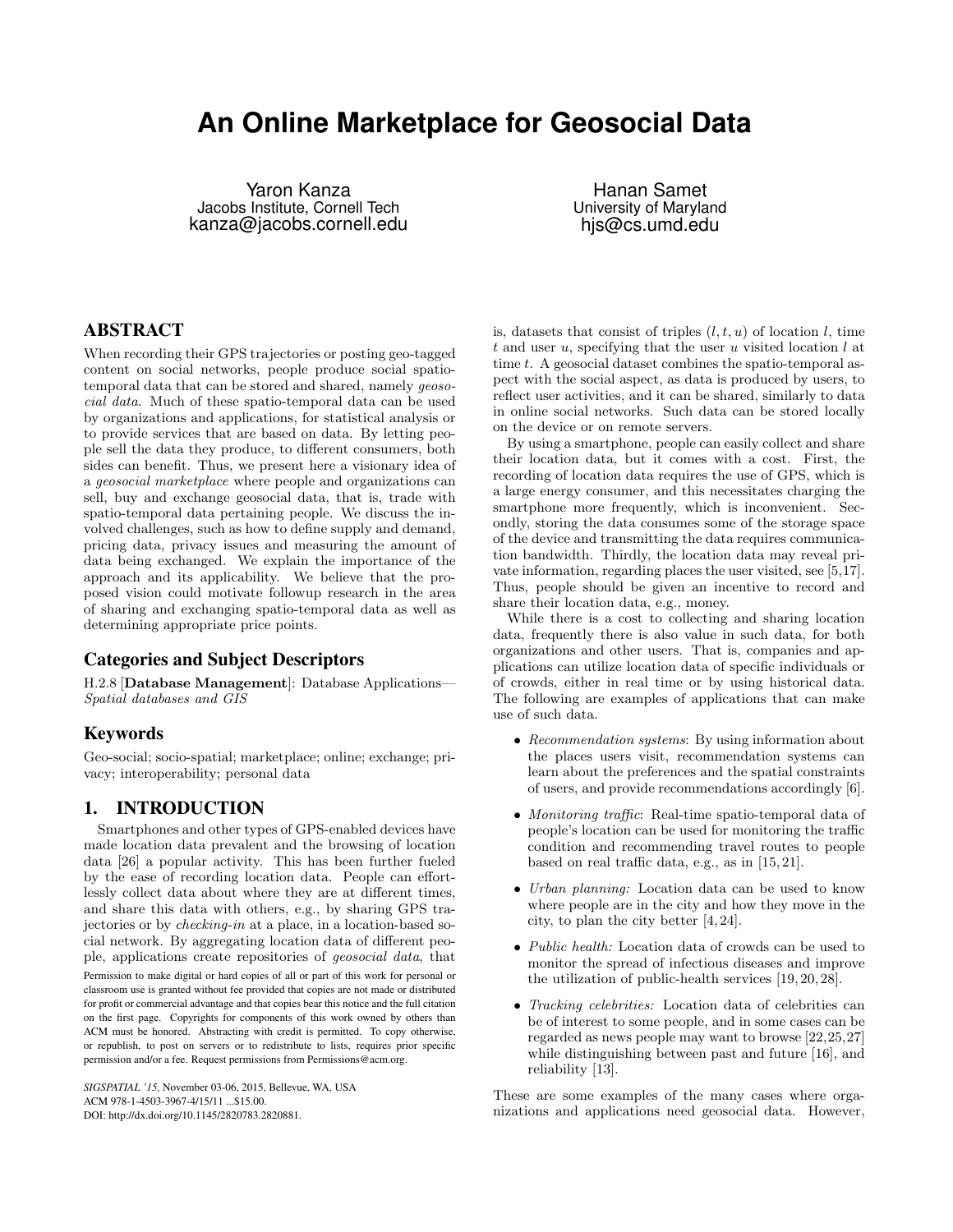

Figure 1: Users upload location data to the marketplace while applications and organizations can buy location data, according to their needs and budget.

frequently it is hard to collect high-quality geosocial data. Thus, it would be useful for organizations and for service providers to be able to buy high-quality location data from people. This requires having a marketplace in which people could offer the data, with specified limitations, and buyers could buy data, according to their needs (Fig. 1). The incentive for sharing location data can be money, as in Amazon Mechanical Turk (www.mturk.com), where people receive money for executing small tasks. The incentive may also be a variant of reward points that grant access to a service, or provide some other benefit. Data may also be exchanged for other data. However, when collecting data from a crowd, exchange is problematic because most people have no need for data of other people and thus there is a need for a marketplace where people could sell and buy data.

Recently there has been a growing interest in personaldata marketplaces, and a few companies have been established to satisfy this need. However, they do not focus on the specific demands of a marketplace for spatio-temporal data. For example, a user, say Alice, may only be interested in recent location data of people traveling on the roads between her home and her office, to estimate the traffic condition on these roads. Another example is of an urban planning task where the organization only needs information about the location of people who live in a certain neighborhood. The challenge is to allow sellers and buyers to specify their needs effectively and put the appropriate price tag on the data. In this paper we elaborate on these questions.

## 2. RELATED WORK

The need to collect, query and use geosocial data has been recognized in recent years and there is a growing interest in utilizing such data. Querying geosocial data [7,9,11] and using data to understand user preferences, in recommendation systems [3, 8, 10] were studied. Elbery et al. [12] studied the use of geosocial data for carpooling. Pat et al. [23] showed how geosocial data can be used to support geographic search. A marketplace of geosocial data could assist in acquiring data for such applications.

About two decades ago, the problem of how to exchange spatial data and share the data between different organizations was studied  $[1, 2, 14]$ . However, they focused on issues of interoperability and the need to integrate the data from heterogeneous sources. This was before the advent of smartphones and at a time when most people could not record their location history or easily share their data with others. The interoperability problems they faced can be easily

solved nowadays by utilizing common exchange formats such as GeoJSON (see http://geojson.org/) or OSM XML, of the OpenStreetMap project.

## 3. FRAMEWORK

We now present our proposed framework. We consider location data gathered using a smartphone or a GPS-enabled wearable device. Therefore, data can be collected almost at all times and can be transmitted to remote servers. A location data item is one of the following.

- A GPS location  $(l, t, u)$  where l is a location, t is the time and  $u$  is a user identifier, specifying that user  $u$ was in location  $l$  at time  $t$ , e.g., a *check-in* in a locationbased social network. An anonymous GPS measure  $(l, t)$  is the same, except that the user is unknown.
- A trajectory as a sequence  $[(l_1, t_1, u), \ldots, (l_n, t_n, u)]$  of GPS locations of some user, sorted according to the measure time.
- A geo-tagged post  $(l, t, u, C)$  where  $(l, t, u)$  is a GPS location and  $C$  is the content (text, picture, etc.), e.g., a geo-tagged tweet or post in Twitter or Instagram.

A location dataset D is a set of location data items.

Data Sharing. Sharing of data is the transfer of a location dataset from one user to another user. A sharing constraint is a condition  $\varphi$  on the times, the locations or the context of data items, e.g., limiting the locations to a certain area or limiting the times to certain hours during the day. A constrained sharing is a pair  $(D, \varphi)$  where D is a location dataset,  $\varphi$  is a sharing constraint, and all the data items in  $D$  satisfy  $\varphi$ . This is needed so that people could control the sharing of their location data.

Data Measures. When trading data, it is important to measure the amount of data or information being shared. Since there is no common way to do so, we introduce here three different ways to measure the amount of location data, in a trade. The first measure is the point count of a dataset D. It measures the number of GPS points in D, providing a very simple and direct way to measure the amount of data being transferred. Note that it is affected by the frequency of the GPS readings.

The second measure is the spatio-temporal volume of a dataset  $D$ . To measure it, suppose that each GPS point  $a$ has an area which is the disk of radius  $r$  (e.g.,  $r = 5$  meters) centered at a. Suppose that a has a time gap  $\Delta t$  which starts  $t$  seconds before its reading and ends  $t$  seconds after the reading (e.g.,  $t = 10$  seconds). The area of a dataset D is the union of the areas of the points in  $D$ , and the total time of D is the union of the time gaps of the points of D, both computed while considering overlapping areas and overlapping times only once. The volume of D is the product of the area of D and the total time. Therefore, the volume is a function of the area and the time spanned by D.

The third measure refers to the amount of information gained by the dataset. To that end, we consider the information entropy of D with respect to a given partition of the space, say using a grid index  $G$ , and partition of the day into time slices, e.g., partitioning the day into 24 parts by considering each hour as a slice. For each place (grid cell)  $x$  in  $G$ and time t, the probability  $p(x)$  is the ratio of the number of points of  $D$  with location in  $x$  and time  $t$  to all the points of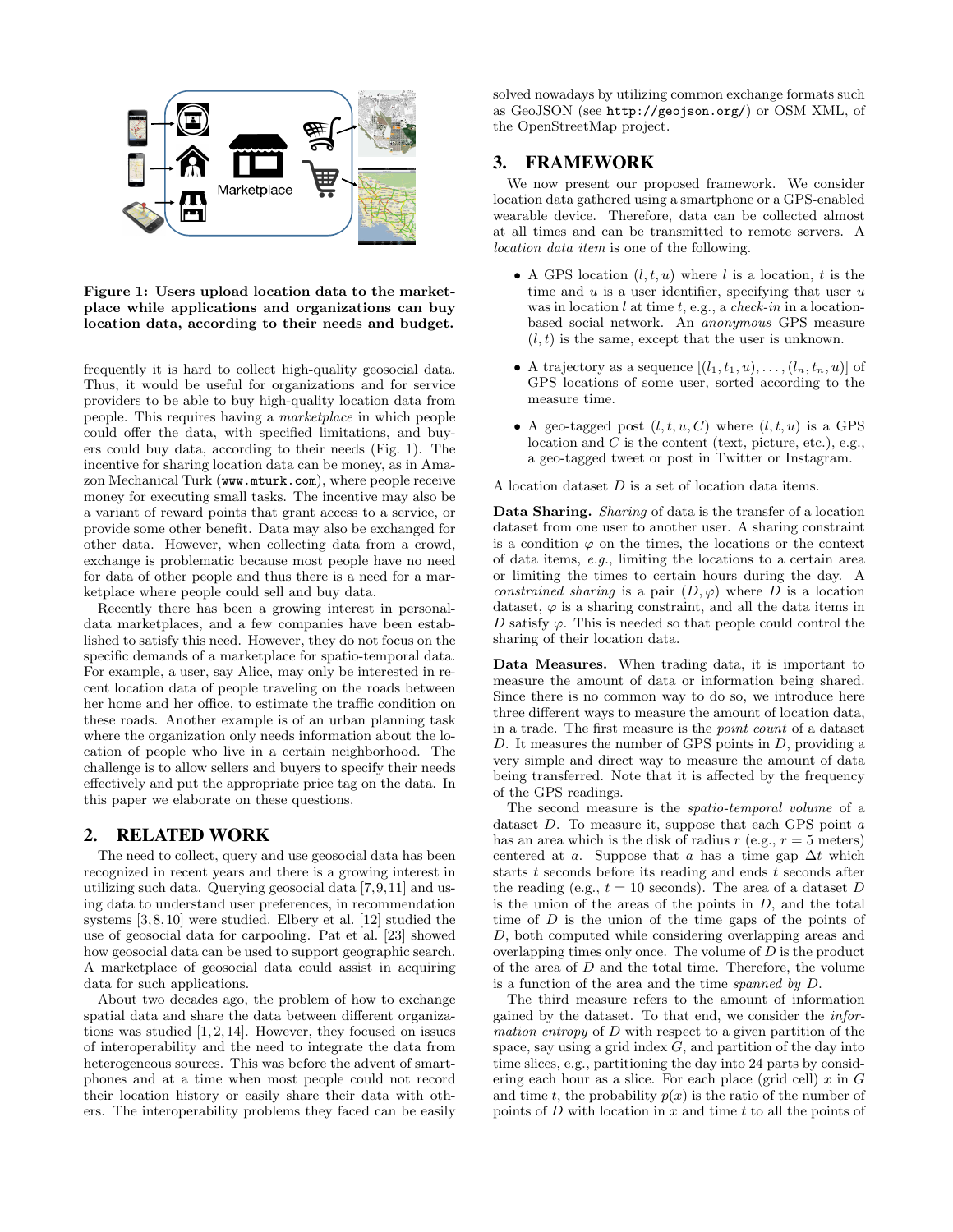D. That is,  $p(x)$  is the probability of the event of selecting, randomly, a point from  $D$  that is located in  $x$  and has time t. The entropy of D is defined as  $\sum_{x \in G} p(x) \log(\frac{1}{p(x)})$ . Intuitively, the information entropy indicates how many bits are needed to represent the information in D in a compressed form. So, a user with predictable habits will produce less information than a user who visits many different places in a chaotic manner.

Note that the information entropy can also be used to measure the added information when joining a new dataset  $D$  to an existing dataset  $\mathfrak{D}\mathfrak{E}$ . This can be done by using the same formula for entropy while the probability function  $p$  is computed based on  $\mathfrak{D}\mathfrak{E}$ . That is, the probability of a point  $a$  in cell  $x$  and time  $t$  is the probability that a uniformly selected point of  $\mathfrak{D}\mathfrak{E}$  has a location in x and time t. The entropy is computed using the same formula as before and the probability function that is based on  $\mathfrak{D}\mathfrak{E}$ . The added information can also be measured using the commonly-used Kullback-Leibler divergence [18].

## 4. MARKETPLACE

A marketplace should allow sellers to present their wares and should provide buyers with means to define what they need and search for it. The marketplace should also allow some pricing or negotiation mechanism. Next, we present the different components and modules that an online geosocial marketplace may include.

#### 4.1 Sellers Module

Sellers should install an app on their device. The app will collect the spatio-temporal data and will upload to the marketplace location data that comply with the seller's constraints. The app will encode the transmitted data so that users would not send fake data of locations they have not truly visited.

The goal of the seller module is to allow sellers to define the data they are willing to sell. For example, a user may only be willing to share location data collected by her phone between 10 am and 8 pm at a radius of 5 miles from her home. This can easily be done by applying a sharing constraint and discarding from the dataset all the measures that do not satisfy it. For example, the following query can be used by a seller to offer data collected in a radius of 5 miles from a specified location, between 10 am and 5 pm, along with the demographic attributes of age and gender.

```
PUBLISH location, time, age, gender
WHERE distance(location, (40.741, -74.002)) < 5
      AND time BETWEEN 10 am AND 5 pm
```
Note that a GUI can be developed, to facilitate the specification of a publishing command.

Since location data can be sensitive information, the module should include an alert or filtering function to prevent sharing places the user never shared before (e.g., places that are only seldom visited) or places that are not public, i.e., locations that very few people visit, based on the data that the marketplace application receives, unless a specific authorization is provided.

## 4.2 Buyers Module

Buyers should request data that comply with specifications regrading the  $(1)$  area of interest, i.e., only data items in the specified area should be considered;  $(2)$  time frame,

i.e., only data items within the specified time frame should be considered;  $(3)$  quantity and continuity, where the buyer may only be interested in data that were collected continuously or in datasets whose size exceeds certain limits. In some cases, buyers may need demographic details of sellers and will only be interested in purchasing data from sellers who are willing to provide their demographic details.

For example, the following acquiring command specifies that the buyer wants to acquire data collected in the area of downtown Manhattan (a 2 mile radius from the World Trade Center) by people who are older than 25 and who gathered the data continuously for at least 2 hours, with at least one measure every 5 minutes.

```
ACQUIRE location, time, age, gender
WHERE distance(location, (40.712, -74.013)) < 2
      AND age > 25AND collection(continuous, 2 h, 5 min)
```
Additional functions constraining the location, the time and the data-collection process could be defined, to specify demands. For example, the buyer may only need data from urban places, data pertaining specific roads, or location data of people who frequently dine at a restaurant.

### 4.3 Browsing and Searching

Before acquiring data, buyers may want to browse the available data, to see if the data are suitable for them, or to check if data with specific attributes exist in the repository. Potential sellers may want to know what is the demand for data they produce. This will require search capabilities, to support search queries over datasets, such as the following.

#### SEARCH datasets

```
WHERE distance(location, (40.712, -74.013)) < 2
      AND time BETWEEN 10 am AND 2 pm
```
The result of a search may be a specimen depicted on a map. When searching for sellers, the search should specify properties of sellers and of the area containing the data.

#### SEARCH sellers

```
WHERE distance(location, (40.712, -74.013)) < 2
      AND age < 18
```
The challenge is to effectively answer such search queries, given that they refer to datasets or attributes of sellers and not to single data items.

#### 4.4 Pricing Mechanism

One of the most challenging tasks in the development of a marketplace is how to effectively match buyers and sellers and how to create a mediator that determines the price of the data. A naive approach is to set the price according to the amount of data, e.g., based on the measures discussed in Section 3. However, this does not take into account geographical and social heterogeneity, where there are places for which data is scarce or where the demand is high, in comparison to other places. Also, there may be populations for which data is deficient, and this should affect the value of data collected by a person who belongs to such a population.

To value geosocial data, while taking heterogeneity into account, the system should estimate matches of a buyer and a seller pertaining a certain area. Let a potential match  $(b, s, a)$  be a triple of buyer b, seller s and area a. This potential match can be compared to all the other triples of